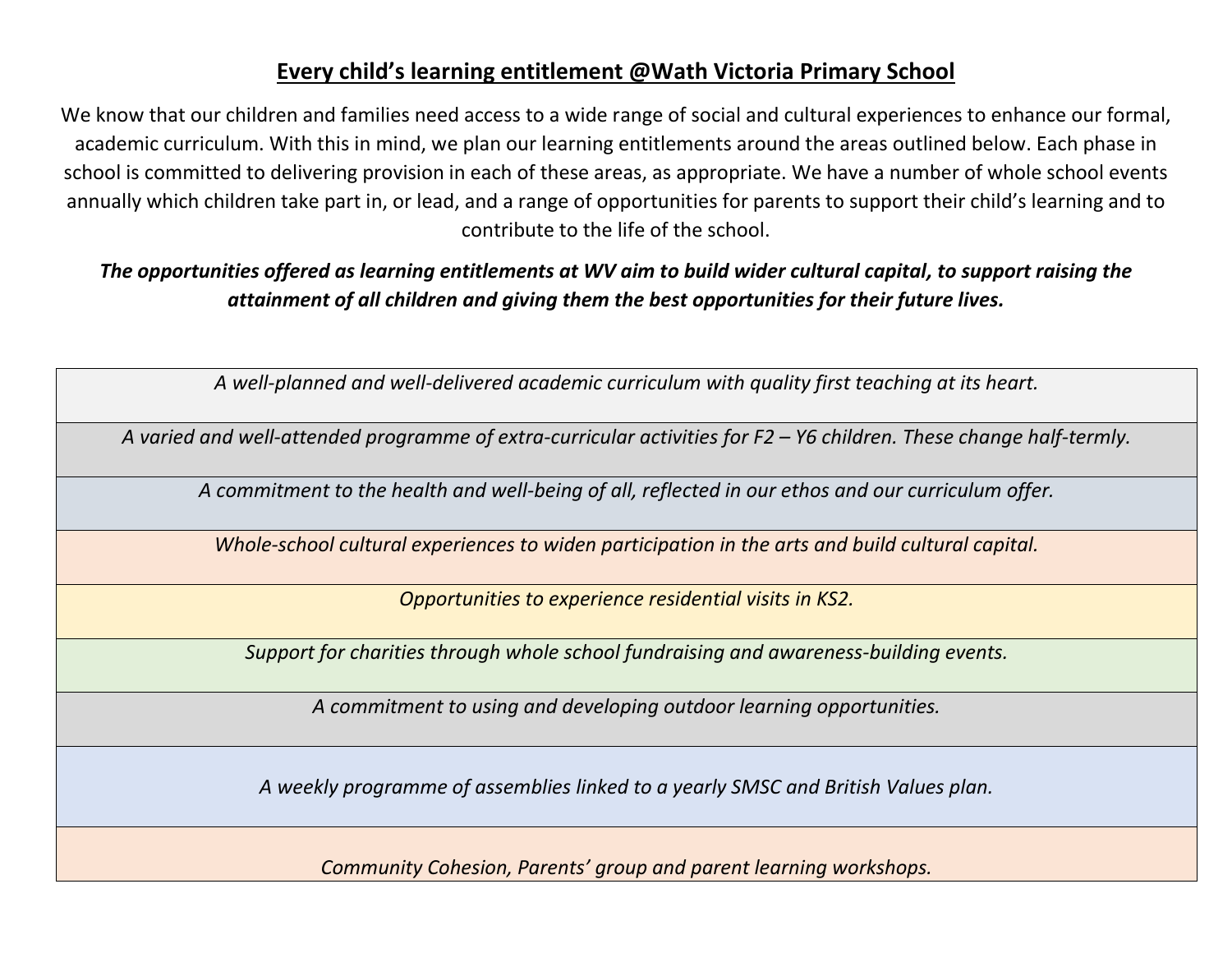## **Every child's learning entitlement @Wath Victoria Primary School -** *Early Years' Foundation Stage*

| Opportunity                                                            | <b>Details</b>                                                                                                                                                                                    | Aims and outcomes (curriculum and PSED linked)                                                                                                                                                                                                                                                                                                                  |
|------------------------------------------------------------------------|---------------------------------------------------------------------------------------------------------------------------------------------------------------------------------------------------|-----------------------------------------------------------------------------------------------------------------------------------------------------------------------------------------------------------------------------------------------------------------------------------------------------------------------------------------------------------------|
| Out of school visits                                                   | Local walk<br>Library visit<br>Fire station                                                                                                                                                       | To be aware of our locality and the services available in the community<br>To practice road safety skills<br>To learn to be respectful to adults in the local community                                                                                                                                                                                         |
| <b>Visitors to school</b>                                              | Petting zoo<br>Bookstart                                                                                                                                                                          | To learn about animals and how to care for them<br>$\bullet$<br>To begin to foster a love of reading in early school life<br>$\bullet$                                                                                                                                                                                                                          |
| <b>Exhibitions of</b><br>work/Performances/Celebrations<br>of learning | Nativity play<br>Picture This exhibition!                                                                                                                                                         | To know the Christian beliefs around Christmas<br>$\bullet$<br>To build confidence to perform and present to an audience<br>$\bullet$<br>To learn songs and perform them<br>To create and exhibit work for others to share across Rotherham<br>$\bullet$                                                                                                        |
| <b>Class</b><br><b>Assemblies</b>                                      | Harvest assembly                                                                                                                                                                                  | To build confidence to perform and present to an audience<br>$\bullet$<br>To understand the importance of Harvest in the seasonal calendar<br>To know where our food comes from                                                                                                                                                                                 |
| After-school/lunchtime clubs                                           | Multisports<br>Art club<br>Athletics                                                                                                                                                              | To build resilience and teamwork skills in environments beyond the classroom<br>$\bullet$<br>To learn new skills and understanding associated with the club<br>To cooperate with and build relationships with children and adults beyond<br>their immediate classroom experience.<br>To have fun!<br>$\bullet$                                                  |
| Whole school cultural<br>experiences                                   | <b>Christmas Pantomime</b><br>Summer theatre production<br>Wath Library - reading<br>challenge<br>Art Week                                                                                        | To offer experiences of the arts and theatre which may be beyond children's<br>$\bullet$<br>immediate social experiences.<br>To allow children to experience shared joy and anticipation of theatre and<br>performance.<br>To raise awareness of local events at the library<br>To develop knowledge and understanding about renowned artists and their<br>work |
| <b>Charity/awareness days</b>                                          | World Mental Health Day<br><b>Macmillan Coffee Morning</b><br>Children in Need<br>Time to talk day<br><b>Comic Relief</b><br><b>Sport Relief</b><br>Anti-Bullying/Kindness Week<br>World Book Day | To raise awareness around local, national and international issues and the part<br>$\bullet$<br>that we can play in making the world a better place for others.<br>To link global, national and local themes to the ethos and values we hold in our<br>school.<br>To experience shared enjoyment and commitment to helping ourselves and<br>others.             |
| <b>Outdoor learning</b>                                                |                                                                                                                                                                                                   |                                                                                                                                                                                                                                                                                                                                                                 |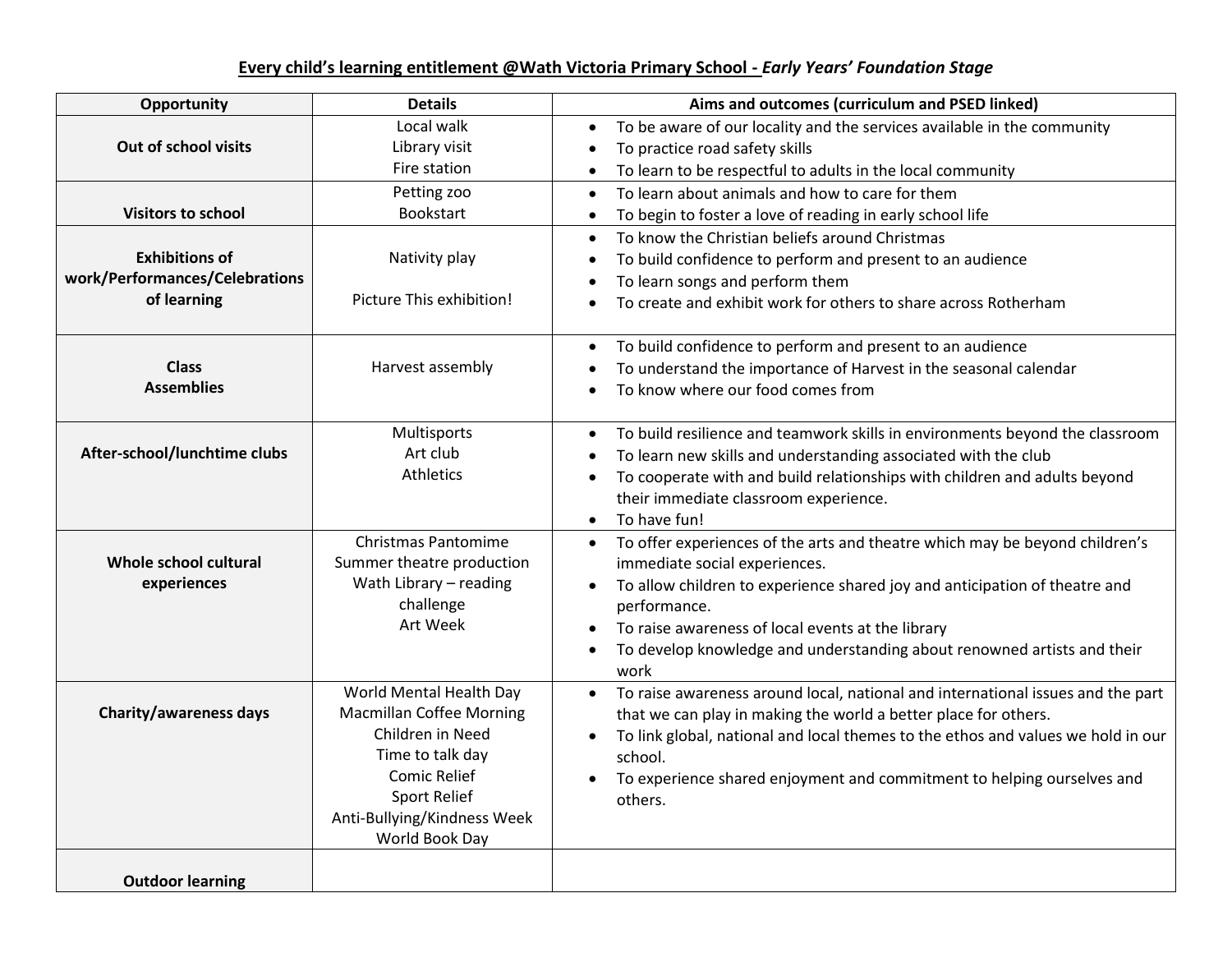| <b>Whole school SMSC provision</b><br>and British Values | <b>Assemblies</b><br>$M -$ Whole school<br>T- KS1<br>$W - KS2$<br>Th $-$ Class assemblies $-$ parents<br>F - Hall of Fame celebration<br>JIGSAW whole school PSHE<br>curriculum<br>Remembrance week<br><b>Aspirations week</b> | To join in with collective worship with the whole school<br>To share important messages that impact on our school community and our<br>lives in the world<br>To embed the ethos and values of our school<br>To celebrate individual and collective achievements<br>To know about and share our British Values<br>To learn about how to aspire for what you want to achieve and meet role<br>models who can share their experiences. |
|----------------------------------------------------------|--------------------------------------------------------------------------------------------------------------------------------------------------------------------------------------------------------------------------------|-------------------------------------------------------------------------------------------------------------------------------------------------------------------------------------------------------------------------------------------------------------------------------------------------------------------------------------------------------------------------------------------------------------------------------------|
| Parent events/workshops                                  | Reading workshop<br>Phonics workshop<br>Shared learning sessions<br>Using English and maths in 'real                                                                                                                           |                                                                                                                                                                                                                                                                                                                                                                                                                                     |
|                                                          | life' - questioning skills for<br>parents                                                                                                                                                                                      |                                                                                                                                                                                                                                                                                                                                                                                                                                     |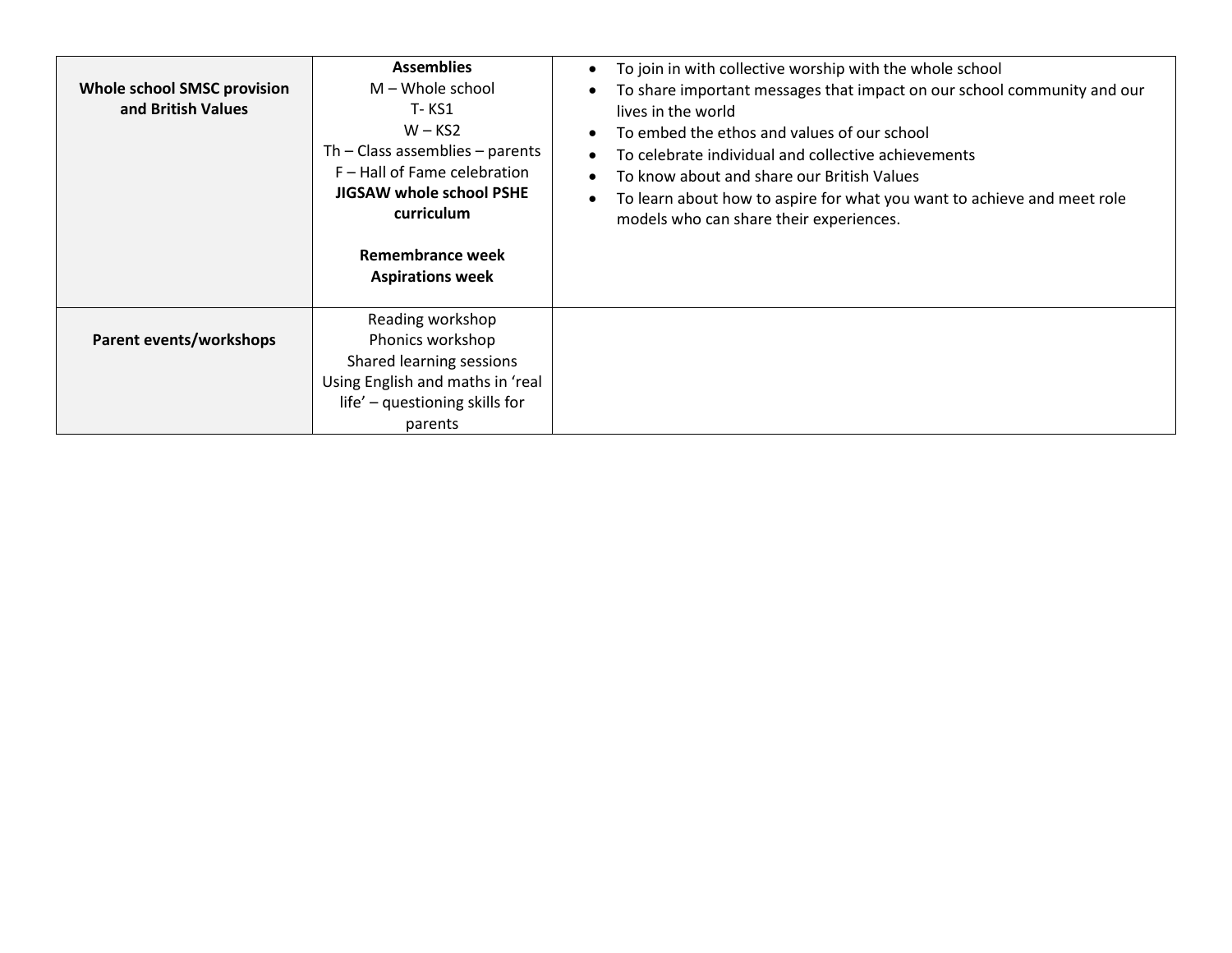## **Every child's learning entitlement @Wath Victoria Primary School –** *Key Stage 1*

| Opportunity                                                            | <b>Details</b>                                                                                                                      | Aims and outcomes (curriculum and PSED linked)                                                                                                                                                                                                                                                                                                                   |
|------------------------------------------------------------------------|-------------------------------------------------------------------------------------------------------------------------------------|------------------------------------------------------------------------------------------------------------------------------------------------------------------------------------------------------------------------------------------------------------------------------------------------------------------------------------------------------------------|
| Out of school visits                                                   | Local walk<br>Library visit<br>Church visit                                                                                         | To be aware of our locality and the services available in the community<br>To practice road safety skills<br>To learn to be respectful to adults in the local community                                                                                                                                                                                          |
| <b>Visitors to school</b>                                              | <b>AMRC</b><br>Authors<br>Aspirational speakers                                                                                     | To be inspired by the success of other people<br>To know how to build a car and make it move                                                                                                                                                                                                                                                                     |
| <b>Exhibitions of</b><br>work/Performances/Celebrations<br>of learning | Nativity play<br>Picture This exhibition!                                                                                           | To know the Christian beliefs around Christmas<br>To build confidence to perform and present to an audience<br>To learn songs and perform them<br>To create and exhibit work for others to share across Rotherham                                                                                                                                                |
| <b>Class</b><br><b>Assemblies</b>                                      | 1 per year to celebrate and<br>share work produced, or to<br>perform to parents and other<br>children.                              | To build confidence to perform and present to an audience<br>$\bullet$<br>To create and prepare work for a designated purpose (exhibition)<br>To engage parents in their child's learning.                                                                                                                                                                       |
| After-school/lunchtime clubs                                           | Multisports<br>Craft club/Art club<br>Lego club<br>Athletics<br>Football<br>Film Club<br>Science Club                               | To build resilience and teamwork skills in environments beyond the classroom<br>To learn new skills and understanding associated with the club<br>To cooperate with and build relationships with children and adults beyond<br>their immediate classroom experience.<br>To have fun!                                                                             |
| Whole school cultural<br>experiences                                   | <b>Christmas Pantomime</b><br>Summer theatre production<br>Wath Library - reading<br>challenge<br>Art Week                          | To offer experiences of the arts and theatre which may be beyond children's<br>$\bullet$<br>immediate social experiences.<br>To allow children to experience shared joy and anticipation of theatre and<br>performance.<br>To raise awareness of local events at the library<br>To develop knowledge and understanding about renowned artists and their<br>work  |
| <b>Charity/awareness days</b>                                          | World Mental Health Day<br>Children in Need<br><b>Comic Relief</b><br>Sport Relief<br>Anti-Bullying/Kindness Week<br>World Book Day | To raise awareness around local, national and international issues and the part<br>$\bullet$<br>that we can play in making the world a better place for others.<br>To link global, national and local themes to the ethos and values we hold in our<br>school.<br>To experience shared enjoyment and commitment to helping ourselves and<br>others.<br>$\bullet$ |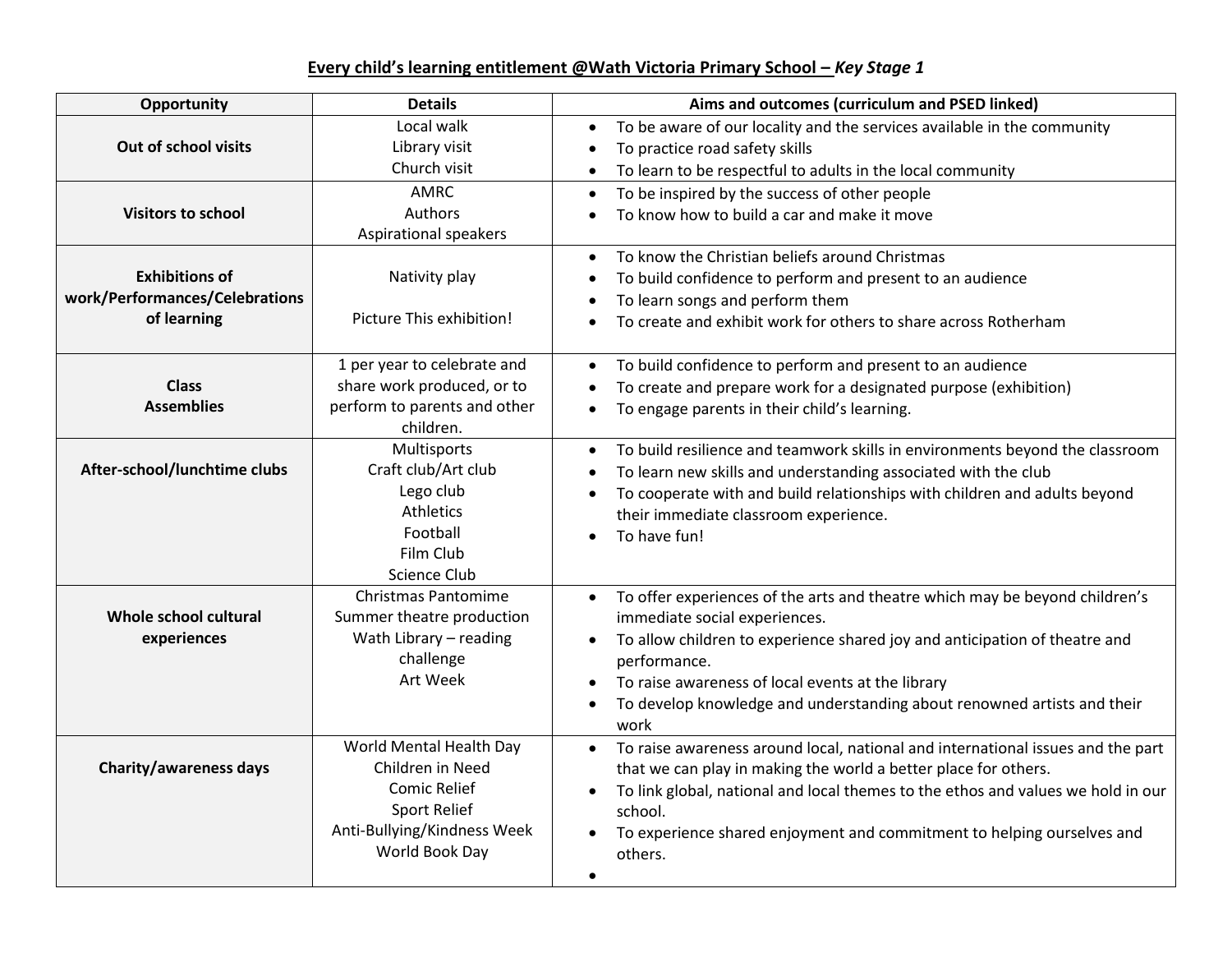| <b>Outdoor learning</b>                                  | At least one lesson per week to<br>be delivered outside                                                                                                                                                                        | To improve health and well-being by learning outdoors<br>To engage children in learning in different ways beyond the classroom.                                                                                                                                                                                                                                                                                                     |
|----------------------------------------------------------|--------------------------------------------------------------------------------------------------------------------------------------------------------------------------------------------------------------------------------|-------------------------------------------------------------------------------------------------------------------------------------------------------------------------------------------------------------------------------------------------------------------------------------------------------------------------------------------------------------------------------------------------------------------------------------|
| <b>Whole school SMSC provision</b><br>and British Values | <b>Assemblies</b><br>$M -$ Whole school<br>T- KS1<br>$W - KS2$<br>Th $-$ Class assemblies $-$ parents<br>F - Hall of Fame celebration<br>JIGSAW whole school PSHE<br>curriculum<br>Remembrance week<br><b>Aspirations week</b> | To join in with collective worship with the whole school<br>To share important messages that impact on our school community and our<br>lives in the world<br>To embed the ethos and values of our school<br>To celebrate individual and collective achievements<br>To know about and share our British Values<br>To learn about how to aspire for what you want to achieve and meet role<br>models who can share their experiences. |
| Parent events/workshops                                  | Reading workshop<br>Phonics workshop<br>Maths workshop<br>Y2 SATs meeting<br>Shared learning sessions                                                                                                                          | To support parents to be able to learn with children at home<br>To engage parents in the life of the school                                                                                                                                                                                                                                                                                                                         |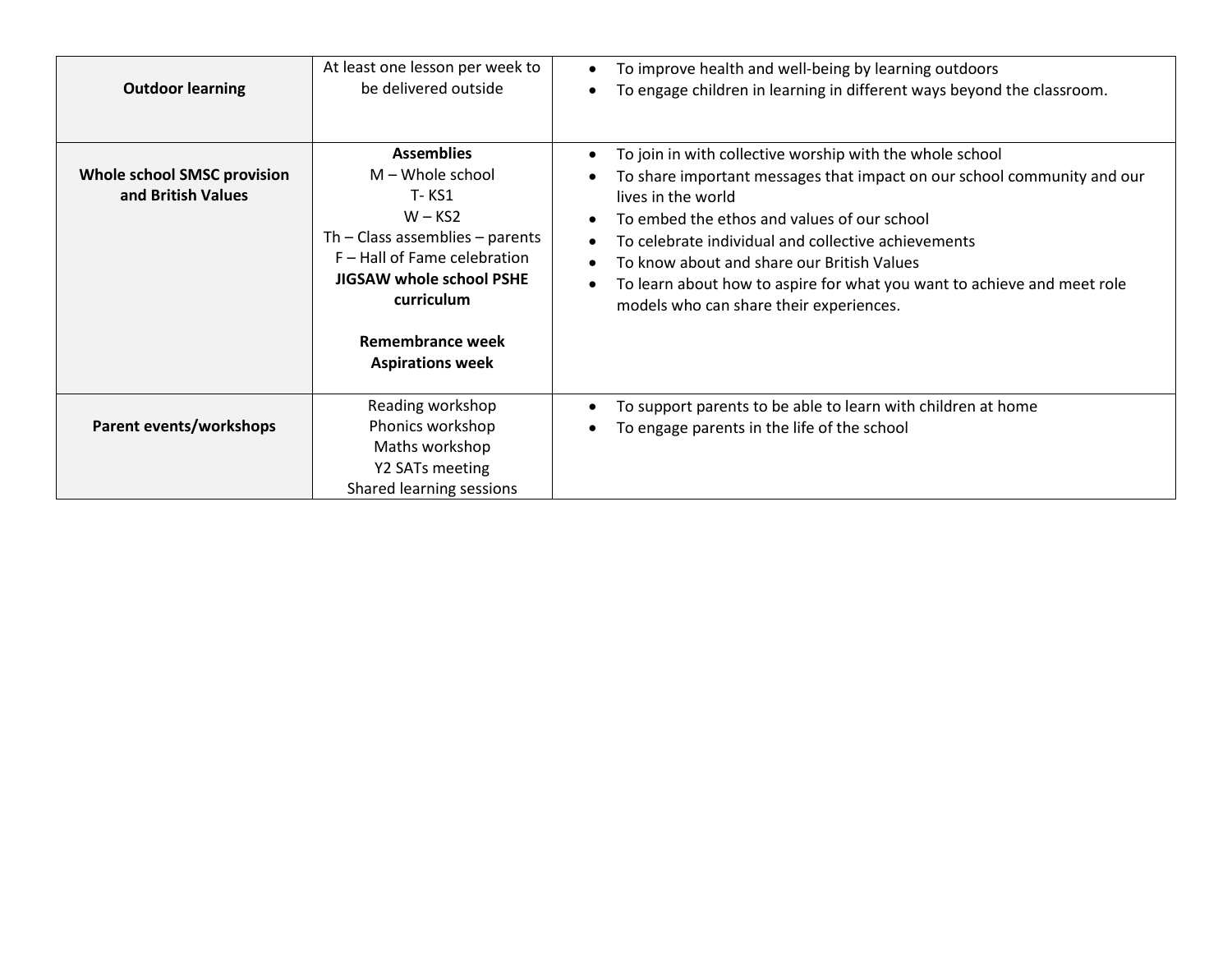## **Every child's learning entitlement @Wath Victoria Primary School –** *Lower Key Stage 2*

| Opportunity                                                            | <b>Details</b>                                                                                                                                                    | Aims and outcomes (curriculum and PSED linked)                                                                                                                                                                                                                                                                                                                                                         |
|------------------------------------------------------------------------|-------------------------------------------------------------------------------------------------------------------------------------------------------------------|--------------------------------------------------------------------------------------------------------------------------------------------------------------------------------------------------------------------------------------------------------------------------------------------------------------------------------------------------------------------------------------------------------|
| Out of school visits                                                   | Local walks<br>Conisbrough Castle<br><b>Treak Cliff Cavern</b>                                                                                                    | Understanding how forms of transport in the local area have changed over<br>time<br>To be aware of our locality and the services available in the community<br>To practice road safety skills<br>To learn to be respectful to adults in the local community<br>To build upon prior learning of castles and structures from KS1<br>To experience and observe rocks and sediments in their natural forms |
| <b>Visitors to school</b>                                              | AMRC - computer<br>programming<br>Mountain rescue                                                                                                                 | To be inspired by the success of other people<br>$\bullet$<br>To understand the risks of being in a mountainous area<br>To know about and use programming skills                                                                                                                                                                                                                                       |
| <b>Exhibitions of</b><br>work/Performances/Celebrations<br>of learning | <b>Harvest Assembly</b><br>Picture This exhibition!                                                                                                               | To know the Christian beliefs around Harvest<br>To know where our food comes from and the impact of food shortages in<br>other parts of the world<br>To build confidence to perform and present to an audience<br>To learn songs and perform them<br>To create and exhibit work for others to share across Rotherham                                                                                   |
| <b>Class</b><br><b>Assemblies</b>                                      | 1 per year to celebrate and<br>share work produced, or to<br>perform to parents and other<br>children.                                                            | To build confidence to perform and present to an audience<br>To create and prepare work for a designated purpose (exhibition)<br>To engage parents in their child's learning.                                                                                                                                                                                                                          |
| After-school/lunchtime clubs                                           | Homework club<br>Multisports<br>Craft club/Art club<br><b>Athletics</b><br>Football<br>Film Club<br>Science Club<br>Hockey<br><b>Basketball</b><br>Dance<br>Choir | To build resilience and teamwork skills in environments beyond the classroom<br>To learn new skills and understanding associated with the club<br>To have fun!<br>To cooperate with and build relationships with children and adults beyond<br>their immediate classroom experience.                                                                                                                   |
| Whole school cultural<br>experiences                                   | <b>Christmas Pantomime</b><br>Summer theatre production<br>Wath Library - reading<br>challenge                                                                    | To offer experiences of the arts and theatre which may be beyond children's<br>immediate social experiences.<br>To allow children to experience shared joy and anticipation of theatre and<br>performance.                                                                                                                                                                                             |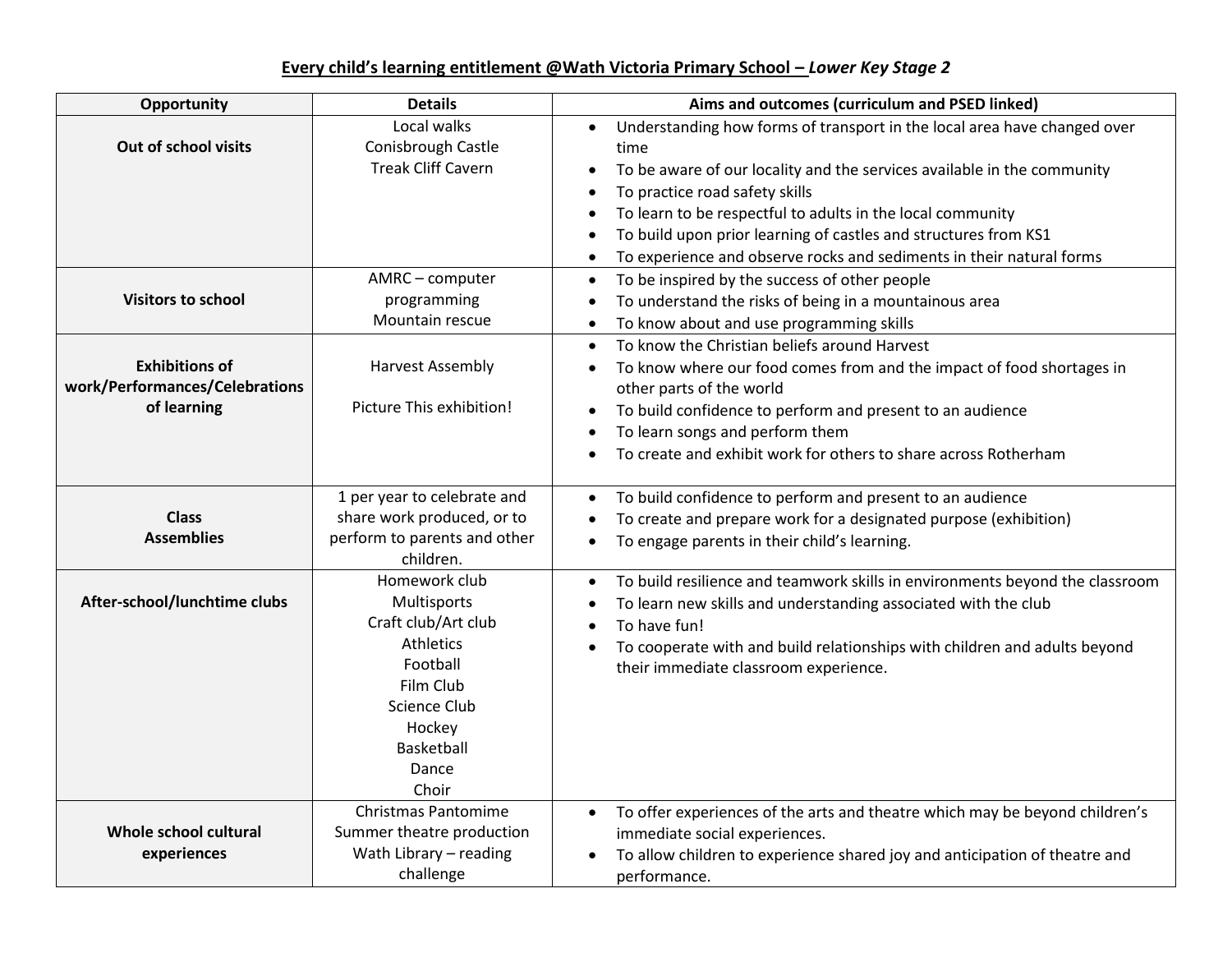|                                                   | Art Week                                                                                                                                                                                                                                    | To raise awareness of local events at the library<br>$\bullet$<br>To develop knowledge and understanding about renowned artists and their<br>work                                                                                                                                                                                                                                                                                   |
|---------------------------------------------------|---------------------------------------------------------------------------------------------------------------------------------------------------------------------------------------------------------------------------------------------|-------------------------------------------------------------------------------------------------------------------------------------------------------------------------------------------------------------------------------------------------------------------------------------------------------------------------------------------------------------------------------------------------------------------------------------|
| <b>Charity/awareness days</b>                     | World Mental Health Day<br>Children in Need<br><b>Comic Relief</b><br><b>Sport Relief</b><br>Anti-Bullying/Kindness Week<br>World Book Day                                                                                                  | To raise awareness around local, national and international issues and the part<br>that we can play in making the world a better place for others.<br>To link global, national and local themes to the ethos and values we hold in our<br>school.<br>To experience shared enjoyment and commitment to helping ourselves and<br>others.                                                                                              |
| <b>Outdoor learning</b>                           | Residential Visit - 1 night in Y4                                                                                                                                                                                                           | To develop independence and confidence to be away from home<br>To challenge children to go beyond their comfort zone<br>To visit places which for some children may be beyond their immediate<br>experiences.                                                                                                                                                                                                                       |
|                                                   | At least one lesson per week to<br>be delivered outside                                                                                                                                                                                     | To improve health and well-being by learning outdoors<br>To engage children in learning in different ways beyond the classroom.                                                                                                                                                                                                                                                                                                     |
| Whole school SMSC provision<br>and British Values | <b>Assemblies</b><br>$M -$ Whole school<br><b>T-KS1</b><br>$W - KS2$<br>Th $-$ Class assemblies $-$ parents<br>F - Hall of Fame celebration<br>JIGSAW whole school PSHE<br>curriculum<br><b>Remembrance week</b><br><b>Aspirations week</b> | To join in with collective worship with the whole school<br>To share important messages that impact on our school community and our<br>lives in the world<br>To embed the ethos and values of our school<br>To celebrate individual and collective achievements<br>To know about and share our British Values<br>To learn about how to aspire for what you want to achieve and meet role<br>models who can share their experiences. |
| Parent events/workshops                           | Reading workshop<br>Maths workshop<br>Shared learning sessions                                                                                                                                                                              | To support parents to be able to learn with children at home<br>To engage parents in the life of the school                                                                                                                                                                                                                                                                                                                         |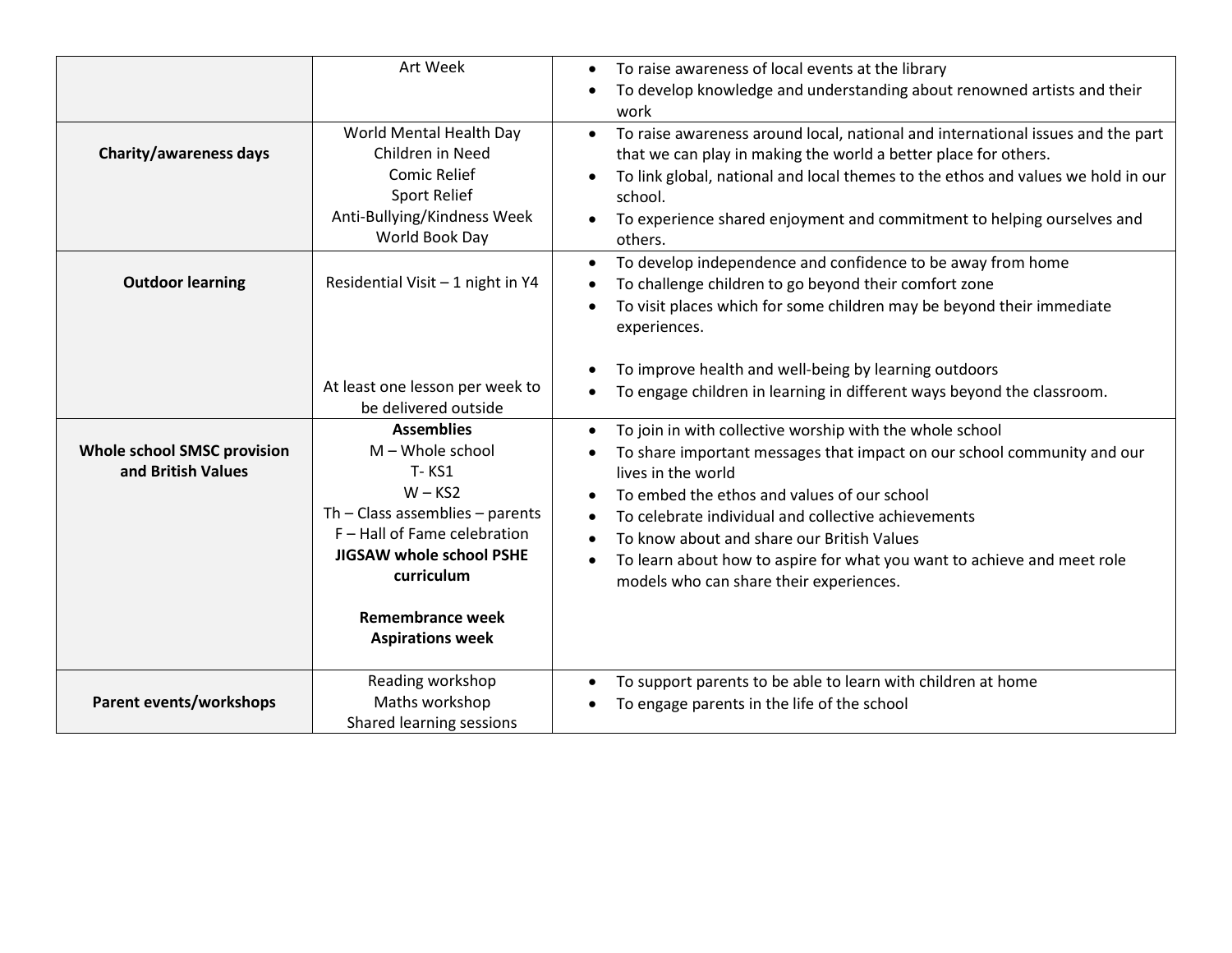## **Every child's learning entitlement @Wath Victoria Primary School –** *Upper Key Stage 2*

| Opportunity                                                            | <b>Details</b>                                                                                                                                                    | Aims and outcomes (curriculum and PSED linked)                                                                                                                                                                                                                                                                                                                  |
|------------------------------------------------------------------------|-------------------------------------------------------------------------------------------------------------------------------------------------------------------|-----------------------------------------------------------------------------------------------------------------------------------------------------------------------------------------------------------------------------------------------------------------------------------------------------------------------------------------------------------------|
| Out of school visits                                                   | Eyam<br><b>Crucial Crew</b><br>Yorkshire Wildlife Park                                                                                                            | To know about the plague and the spread of micro-organisms<br>To learn about risks and how to reduce them as children become more<br>independent<br>To learn about evolution and inheritance                                                                                                                                                                    |
| <b>Visitors to school</b>                                              | AMRC<br>Authors<br>Aspirational speakers                                                                                                                          | To build and test electronic circuits<br>To be inspired by the success of others                                                                                                                                                                                                                                                                                |
| <b>Exhibitions of</b><br>work/Performances/Celebrations<br>of learning | <b>Y5 Easter Assembly</b><br>Y6 Leavers' assembly<br>Picture This exhibition!                                                                                     | To know the Christian beliefs around Easter<br>To build confidence to perform and present to an audience<br>To learn songs and perform them<br>To create and exhibit work for others to share across Rotherham                                                                                                                                                  |
| <b>Class</b><br><b>Assemblies</b>                                      | 1 per year to celebrate and<br>share work produced, or to<br>perform to parents and other<br>children.                                                            | To build confidence to perform and present to an audience<br>To create and prepare work for a designated purpose (exhibition)<br>To engage parents in their child's learning.<br>$\bullet$                                                                                                                                                                      |
| After-school/lunchtime clubs                                           | Homework club<br>Multisports<br>Craft club/Art club<br><b>Athletics</b><br>Football<br>Film Club<br>Science Club<br>Hockey<br><b>Basketball</b><br>Dance<br>Choir | To build resilience and teamwork skills in environments beyond the classroom<br>To learn new skills and understanding associated with the club<br>To have fun!<br>To cooperate with and build relationships with children and adults beyond<br>their immediate classroom experience.                                                                            |
| Whole school cultural<br>experiences                                   | <b>Christmas Pantomime</b><br>Summer theatre production<br>Wath Library - reading<br>challenge<br>Art Week                                                        | To offer experiences of the arts and theatre which may be beyond children's<br>$\bullet$<br>immediate social experiences.<br>To allow children to experience shared joy and anticipation of theatre and<br>performance.<br>To raise awareness of local events at the library<br>To develop knowledge and understanding about renowned artists and their<br>work |
| <b>Charity/awareness days</b>                                          | World Mental Health Day<br>Children in Need                                                                                                                       | To raise awareness around local, national and international issues and the part<br>that we can play in making the world a better place for others.                                                                                                                                                                                                              |